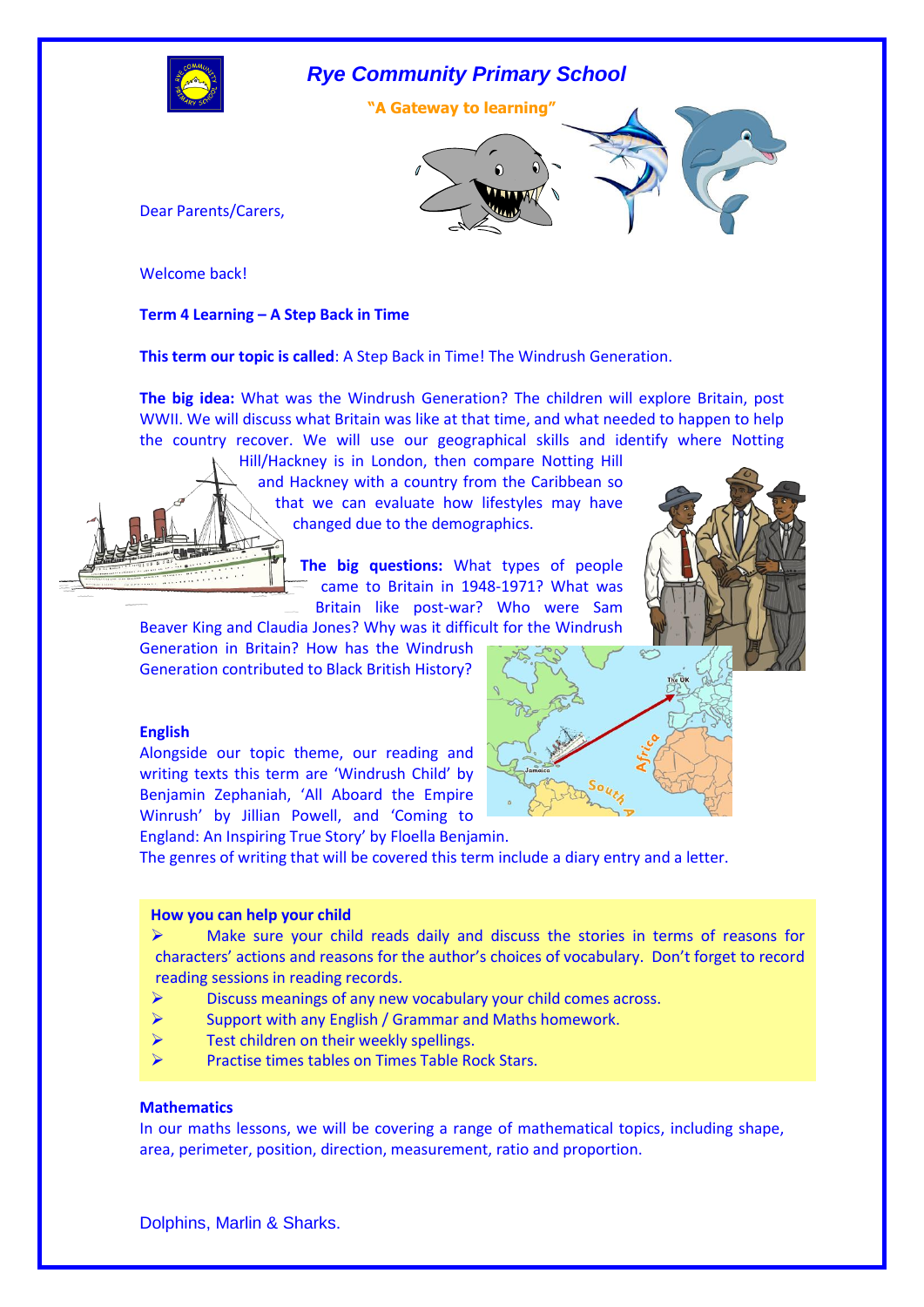

## *Rye Community Primary School*

### **"A Gateway to learning"**

Year 5/6 will be completing two 45 minute lessons a week. Both lessons will be completed in the hall as our units this term are dance and counter-balance. All children must have their PE kit in school each week.

### **Homework**

Homework will be given out on a Friday and is expected to be in by the following Wednesday. It is important that homework is completed as this will help support the learning that the children have been doing in school. Homework will include Reading Eggs, Mathletics and Times Table Rock Stars. The children will also be given 10 spellings to learn each week which they will be tested on each Friday. Please support your child as they learn these.

**Termly Homework Project - Please choose from one of the following.**

- 1. Create a fact file about the Windrush Generation.
- 2. Create a poem about the Windrush Generation.
- 4. Make a Windrush Generation word search.

If you have any queries, please do not hesitate to contact us through Class Dojo.

Thank you for your continuing support.

Miss Turton, Miss Brunton & Mr Thomas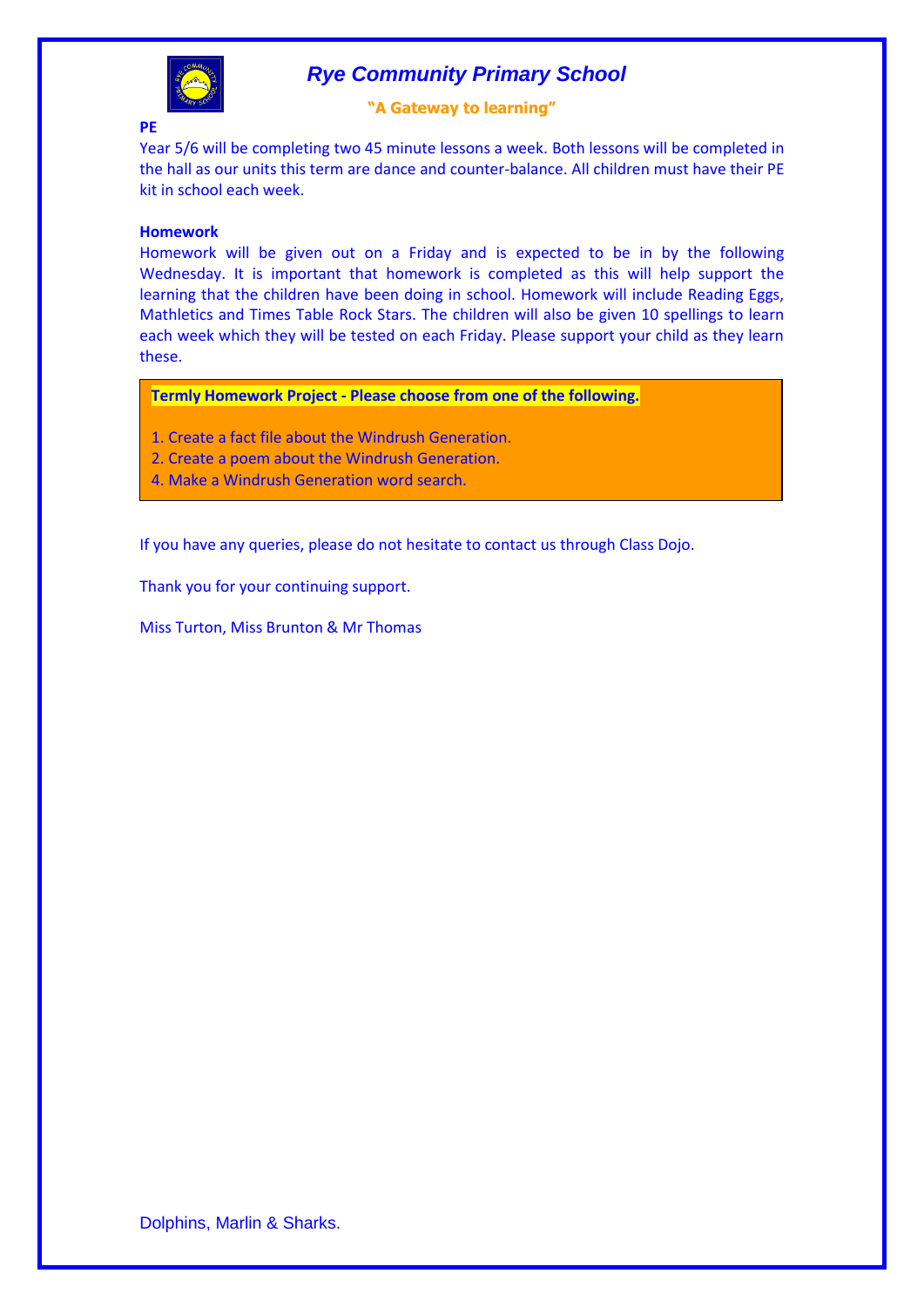

# *Rye Community Primary School*

| Words I should know                                                                                  |                                                                          |             | Roots, prefixes, suffixes and spelling rules |                                                                               |  |
|------------------------------------------------------------------------------------------------------|--------------------------------------------------------------------------|-------------|----------------------------------------------|-------------------------------------------------------------------------------|--|
| ambitious, migration, descendants, abolish,<br>citizenship, carnival, plantation, pioneer, territory |                                                                          |             | -ed, -tion, in, pre,-ous, de                 |                                                                               |  |
|                                                                                                      | Vocabulary for explicit instruction                                      |             |                                              |                                                                               |  |
|                                                                                                      | <b>Tier 2</b> multiple meaning or high frequency                         |             | <b>Tier 3 subject specific</b>               |                                                                               |  |
| intolerance                                                                                          | not willing to accept the views,<br>practices or beliefs of others       |             | racism                                       | showing hostility or dislike<br>to someone due to the<br>colour of their skin |  |
| immigrate                                                                                            | to move into a foreign country<br>permanently                            |             | segregation                                  | setting groups apart<br>because of their race,                                |  |
| prejudice                                                                                            | an unfavourable opinion or<br>thought not based on facts or<br>reason    |             |                                              | gender or beliefs                                                             |  |
| colony                                                                                               | a country controlled by another<br>country                               |             | diversity<br>disembarked                     | a range of different things                                                   |  |
|                                                                                                      | to leave your own country to<br>live permanently in another<br>country   |             |                                              | getting off a ship or aircraft                                                |  |
| emigrate                                                                                             |                                                                          | demobilised | troops being removed from<br>active service  |                                                                               |  |
| discrimination                                                                                       | unjust treatment of others<br>because of age, gender, beliefs<br>or race |             |                                              |                                                                               |  |
|                                                                                                      |                                                                          |             | iniquitous                                   | very unfair and morally<br>wrong                                              |  |

| Prefix / Suffix / Root | Meaning       | Examples                          |
|------------------------|---------------|-----------------------------------|
| migr                   | to move       | migrate, emigrate, migration      |
| -ity                   | state of      | agility, clarity, fragility       |
| -ism                   | belief in     | optimism, realism, communism      |
| dis                    | negative, not | disobey, disappoint, disgraceful  |
| jud                    | to judge, law | adjudicate, misjudge, injudicious |

# Relevant idioms and colloquialisms

| all hands on deck                   | a call for immediate action from everyone                     |
|-------------------------------------|---------------------------------------------------------------|
| like ships that pass in the night   | when people meet fleetingly and are unlikely to meet again    |
| nothing ventured, nothing<br>gained | without taking a risk you can not expect to achieve something |
| mother country                      | a country that is the origin of something                     |